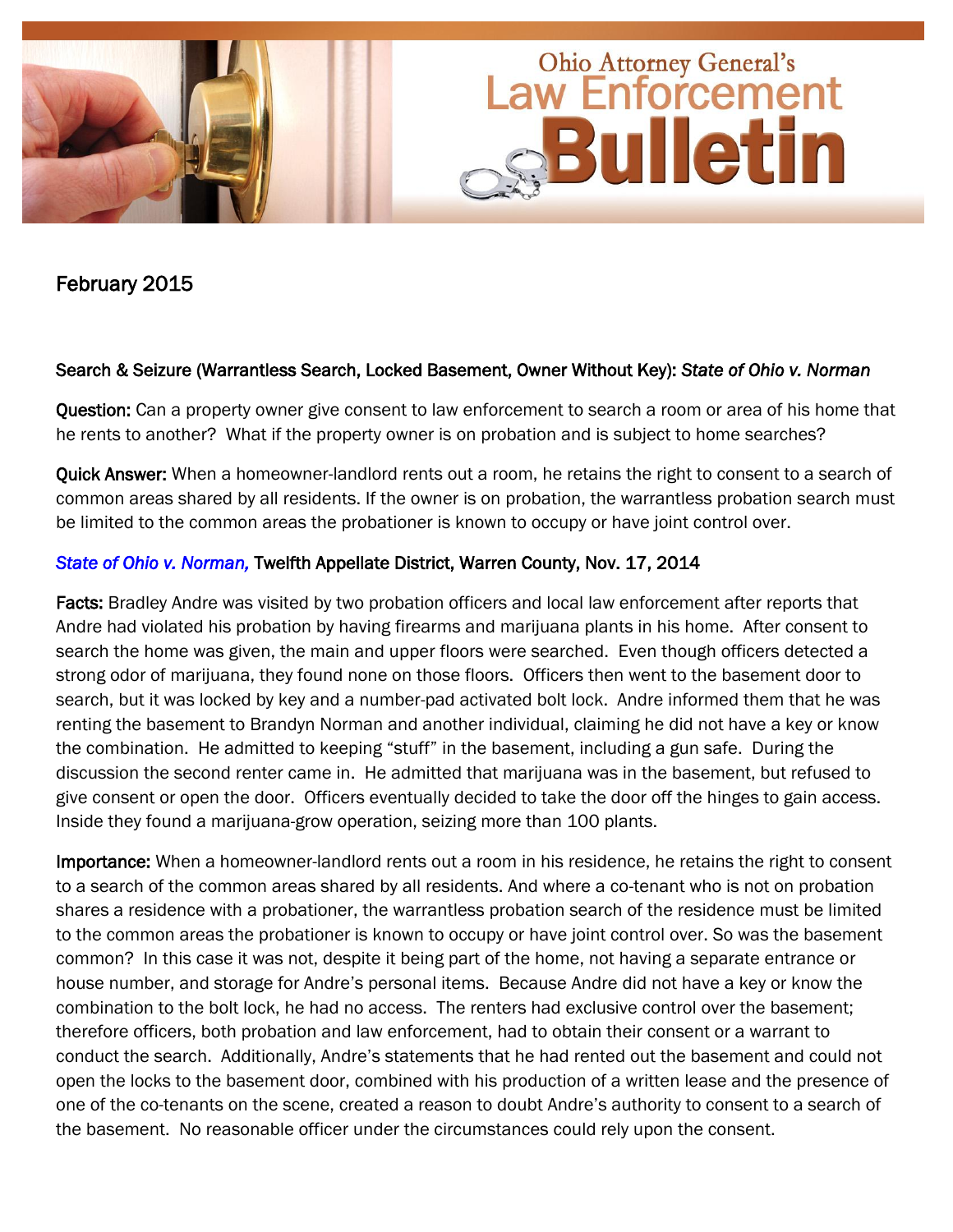Keep in mind: Officers argued that exigent circumstances existed for them to conduct a warrantless search of the basement. To apply, there must be probable cause and a real likelihood the evidence will be moved or destroyed before a warrant can be obtained. In this case, there was probable cause, however, based on testimony it was unlikely there was a real danger the evidence would be destroyed. One probation officer testified, I "didn't really think that there was anyone in the basement, just for the fact that the door was locked on the outside. I just figured it was locked, so how could somebody get out if it was locked, you know, to myself, I didn't think anybody was down there."

#### More on Search and Seizure of Property

First, get warrant, and second, take marijuana: You are part of a marijuana eradication team and based on aerial surveillance of a property, you receive information that marijuana is growing in the back yard of a residence that is surrounded by a fence on three sides. You knock on the door, but no one answers. You then walk to the back door, to find other officers on your team removing marijuana plants from their pots, which were in plain view in the backyard. While in the back, you also notice a ventilation system and the odor of marijuana. Based on these facts, a search warrant is obtained, and the home is searched. You find firearms and equipment to grow marijuana. Was the seizure of the potted marijuana plants proper? The court in *Littell* said no. While probable cause existed for the warrant because of the aerial surveillance and plants sitting outside, there was no authority to unlawfully trespass to seize the marijuana without a warrant. Remember, plain view means you can plainly see the object, and you have a lawful right of access to the object. Because the plain view exception did not apply, there must be an exigent circumstance to enter the property. In this case, the officers provided none. The court determined the officers acted unreasonably when entering the back yard, sending this case back for further review. *[State v. Littell](http://www.sconet.state.oh.us/rod/docs/pdf/9/2014/2014-ohio-4654.pdf)*, Ninth District Court of Appeals, Summit County, Oct. 22, 2014.

Hold on…let me call your parole officer: You receive a tip of potential drug trafficking at a residence. After a few spot checks, you determine that you have no legal justification to enter the home. During surveillance, however, you do note a female coming and going from the home on several occasions and know she is on post-release control. Part of her post-release control is that her residence may be searched at any time which is supposed to be with her mother. You obtain the rental agreement and find the female's name on it. A call is made to the APA, who then sets up surveillance of the property to determine if the female is living there in violation of her parole. When you and the APA observe the female drive up to the house, you get out of your car and approach her on the sidewalk. The APA tells her that the "gig is up" and that he knows she is living at this residence, not with her mother. He also says the residence must be searched. You follow her and the APA into the home to find a male preparing to roll a joint—he is arrested. The male does not give consent for the house to be searched, but the female admits to violating her probation and using marijuana. The APA does a parole search and finds a firearm and controlled substances. Is the warrantless search proper? The court in *Payne* said yes. Based on a totality of the circumstances, there was probable cause to believe the female was in violation of her parole. At that time, the APA properly performed a search of the residence. The court also threw out the argument that the APA was acting as a "stalking horse" for a police investigation. Remember, while it is permissible for law enforcement and probation officers to work together and share information, it is not permissible to use the probation system to evade the Fourth Amendment warrant requirement in your investigations. *[U.S.A. v. Payne,](http://www.ca6.uscourts.gov/opinions.pdf/14a0813n-06.pdf)* 6th Cir., S.D. Ohio, Oct. 24, 2014.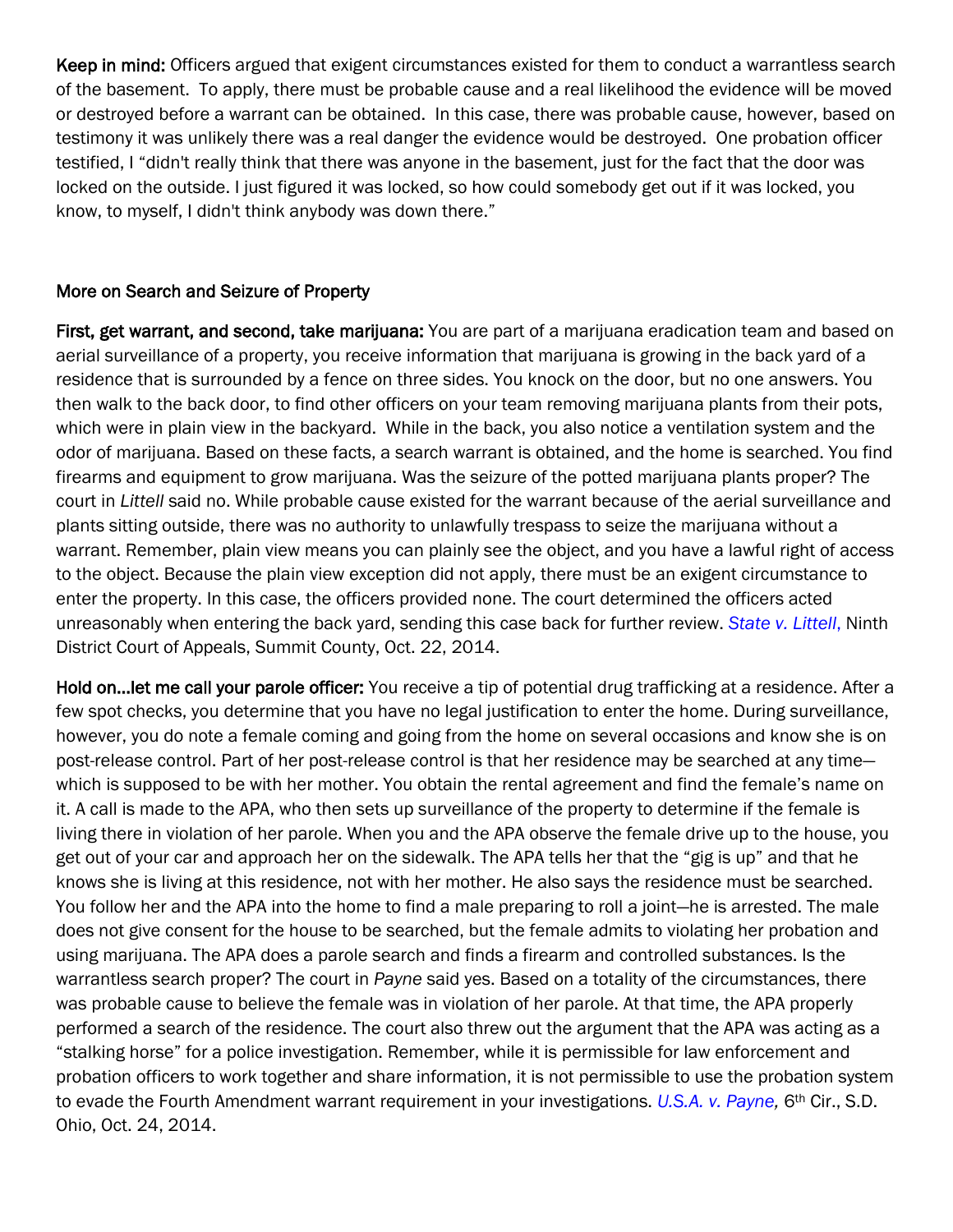Attention Third District: Retrieving Medical Records from Hospital: Michael Little was involved in a single car crash and was transported to the local hospital where he admitted to consuming four beers. A blood sample was taken and sent to the police lab for testing. The hospital also took a blood sample for diagnostic purposes. Little filed a motion to suppress arguing the blood taken for the police lab was done without a warrant. After the motion was filed, the officer issued a request for hospital records to obtain the results of their blood draw under R.C. 2317.02 and 2317.022, which he received. Little filed a second motion to suppress saying R.C. 2317.02 and 2317.022 are unconstitutional and required the issuance of a warrant to obtain the results. [R.C. 2317.02\(](http://codes.ohio.gov/orc/2317.02)B)(2)(a) allows a health care provider to waive its ikprivilege and share medical records showing the amount of alcohol, drugs, or controlled substances in an individual's system when law enforcement have an official criminal investigation. The Third District has determined that while the statute allows you to obtain the confidential information, it doesn't strip an OVI suspect of his right to privacy. So if you work in the Third District, know that the court has said these statutes do not authorize warrantless search and seizure of patient records. *[State of Ohio v. Little,](http://www.sconet.state.oh.us/rod/docs/pdf/3/2014/2014-ohio-4871.pdf)* Third Appellate District, Auglaize County, Nov. 3, 2014.

## Proper Protocol (Knock and Talk): *Carroll v. Carman*

Question: Does a knock and talk have to begin at the front door of a residence?

**Quick Answer:** Although the question was not directly answered by the court, the opinion seems to give you the ability to make the determination about whether a door is one that is primarily used by the general public. If you are able to make that determination, you should probably get a warrant.

## *[Carroll v. Carman,](http://www.supremecourt.gov/opinions/14pdf/14-212_c07d.pdf)* United States Supreme Court, 3rd Cir., Nov. 10, 2014

Facts: Police received a report that Michael Zita had stolen a car with two loaded handguns and was hiding at the home of Andrew and Karen Carman. Officer Jeremy Carroll and a second officer arrived separately to the Carman's home, which sat on a corner lot. Parking was not available in the front of the house, so both officers parked on a gravel parking area on the side of the property. They exited their cars and first came upon a small structure with an open door and light on inside. No one was inside so they walked toward the house, stepped onto a ground-level deck, and approached a glass sliding door—which they knocked on. Mr. Carman came out of the house in an aggressive manner. Carroll explained they were looking for Zita, and Mr. Carman refused to answer. Instead he reached for his waist. Carroll grabbed his right arm, and Mr. Carman twisted away, causing him to lose balance and fall into the yard. Mrs. Carman then came out, identified herself and her husband. Carroll asked her if Zita was there, and she said no. The officers then asked for permission to search the home. Mrs. Carman consented. Zita was not in the home, and the Carmans were not charged with any crimes.

The Carmans sued Carroll under 42 U.S.C. 1983 for violating their Fourth Amendment by entering the backyard and deck without a warrant. Carroll argued that the knock and talk exception to the warrant requirement allowed him to approach the door. The Carmans disagreed arguing that the sliding door was not one the general public would use. Instead, they said the officers should have knocked on the front door.

Importance: The question the officer specifically asked the U.S. Supreme Court to answer was whether there was a front door rule—meaning do you have to start at the front door. The court does not actually answer this question. Instead, it held that Carroll was entitled to qualified immunity because he believed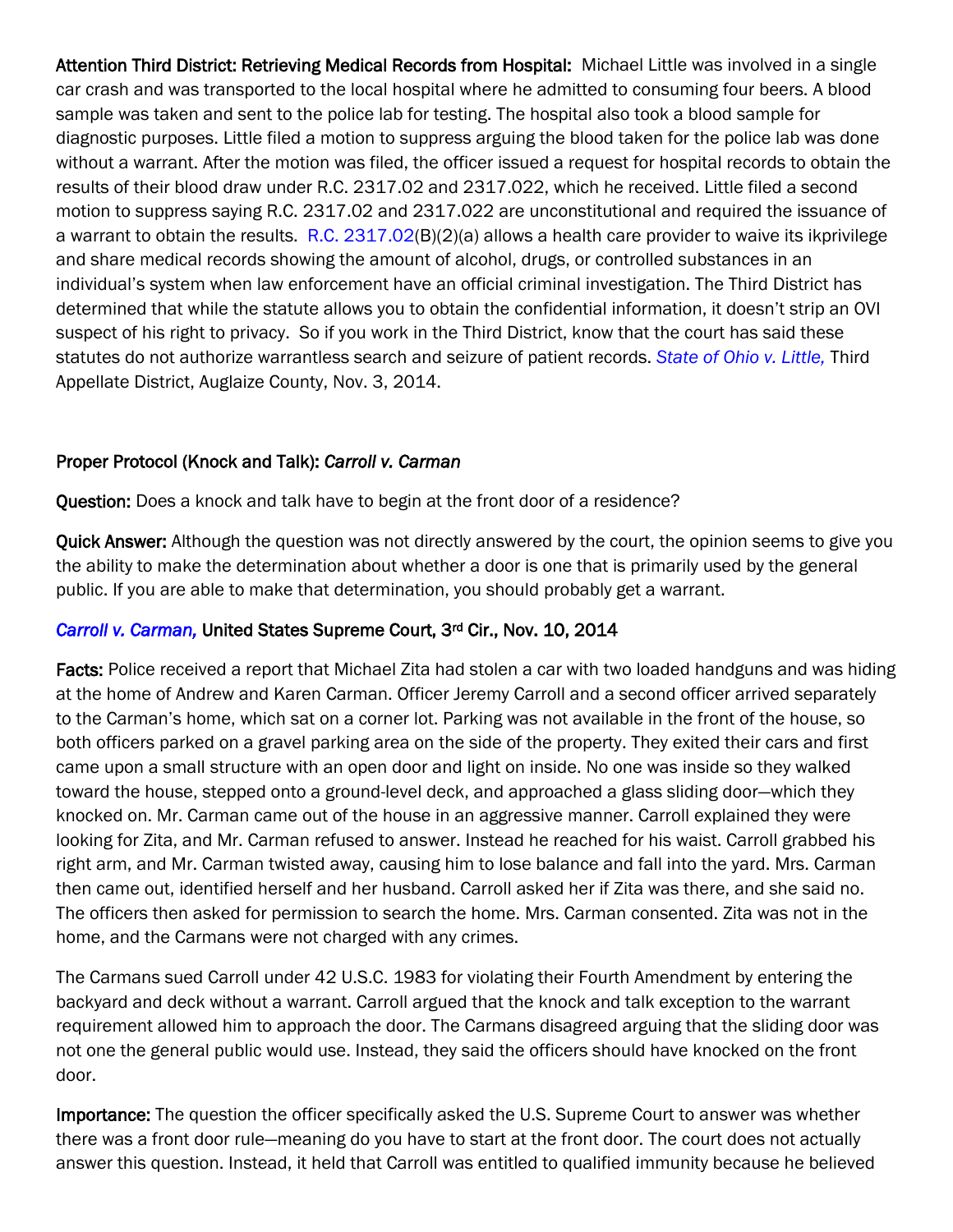the side door was one used by the general public. What the court did do was examine other cases when officers started the knock and talk at a secondary door. These examples seem to support the ability of the officer to make her own determination about whether a door is accessible to the public.

● In *[Estate of Smith v. Marasco](http://scholar.google.com/scholar_case?case=15459475536122560145&q=Estate+of+Smith+v.+Marasco&hl=en&as_sdt=6,36)*, the court held that an unsuccessful knock and talk at the front door does not automatically allow officers to go onto other parts of the property. But, it did not say that knocking on the front door is required before officers go onto other parts of the property that are open to visitors.

● In *[United States v. Titemore](http://scholar.google.com/scholar_case?case=3236878005822091000&q=437+F.+3d+251&hl=en&as_sdt=6,36)*, a police officer approached a house that had two doors. The first was a traditional door that opened onto a driveway; the second was a sliding glass door that opened onto a small porch. The officer chose to knock on the glass door. On appeal, the defendant argued that the officer had unlawfully entered his property without a warrant in violation of the Fourth Amendment. The Second Circuit rejected the appeal, finding the sliding glass door was a primary entrance visible to and used by the public.

● In *[United States v. James,](http://scholar.google.com/scholar_case?case=6688895055674736778&q=40+F.+3d+850&hl=en&as_sdt=6,36)* police officers approached a duplex with multiple entrances. Bypassing the front door, the officers used a paved walkway along the side of the duplex leading to the rear side door. On appeal, the defendant argued that the officers violated his Fourth Amendment rights when they went to the rear side door. The Seventh Circuit rejected that argument, explaining that the rear side door was accessible to the general public and was commonly used for entering the duplex from the nearby alley. In situations where the back door of a residence is readily accessible to the general public, the Fourth Amendment is not implicated when police officers approach that door in the reasonable belief that it is a principal means of access to the dwelling.

Keep in mind: In practice, it may be best to start at the front door. If you can't determine where the front door is, or are met with multiple doors that could generally be accessed by the public, you can get a warrant or, if there is no time, document why you chose the door you did. For example, stating you followed a path from the sidewalk to a door on the side of the home gives more detail about the conditions that led to your choice. A path from the sidewalk seems like it invites visitors to that door rather than if you walk through the grass and onto a deck to knock on a rear door.

#### More on Proper Protocol

*Miranda* and a 9-year-old: You respond to a call in a nearby apartment complex. Once you arrive you find a 9-year-old who has been accused by his aunt of raping his mentally and physically disabled adult cousin. His parents claim the aunt assaulted the 9-year-old. Because many people had gathered and it was a sensitive topic, you motion for the child to come talk to you privately. The child says yes and you look to the mother, who gestures in a manner indicating consent. You walk a short distance away, about 20 feet, and stand in front of your cruiser. You speak to the child for 30 minutes and do not handcuff him or place him inside the cruiser. He tells you what happened, giving inconsistent stories, then says he cannot remember much of the time he was alone with the cousin in the apartment. You release the child to his mother's custody. Did you violate the child's rights by not giving *Miranda?* The court in *In re R.L.* said no. There was no basis to conclude that the child had been taken into custody or otherwise deprived of his freedom during the conversation. Additionally, his mother was a few feet away and gave consent. *In re R.L.,* Second Appellate District, Montgomery County, Nov. 14, 2014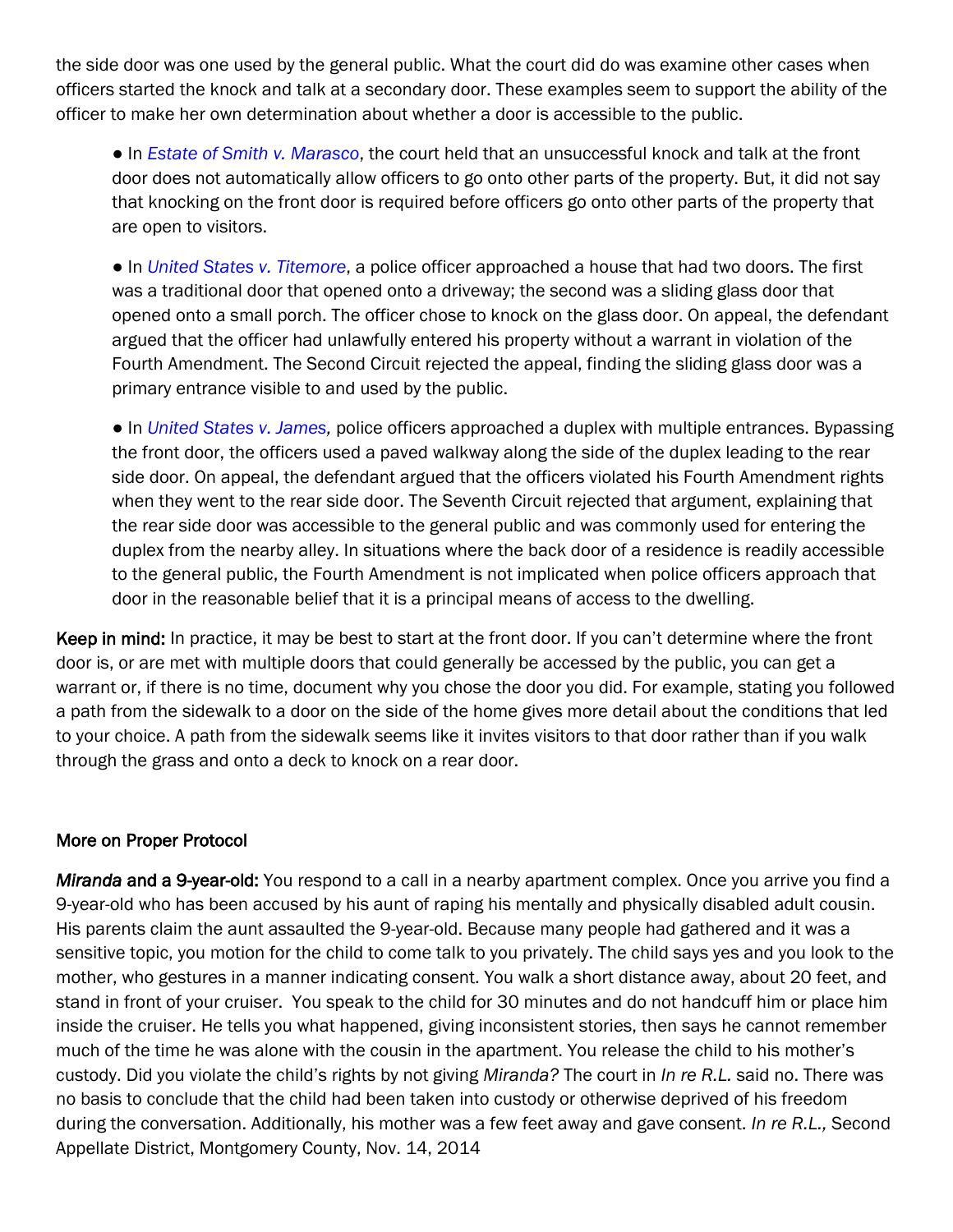BAC and tobacco: You arrest a suspect for OVI and take him to the jail for a breath test. Prior to giving the test you ask the suspect to remove tobacco from his mouth. Unknown to you, he only spits part of it out and leaves the rest in his mouth, swallowing some of the tobacco juice. After 20 minutes, you perform the test. Are the results valid? The court in *Shockey* said yes. Although Douglas Shockey decided to keep some of the tobacco in his mouth and swallow juices during the 20-minute period, the officers sustainably complied with the law. They asked him to remove the material, saw him remove material, and during the 20-minute period did not observe him place anything into his mouth. Shockey never informed the officers that the tobacco was in his mouth and did not provide any evidence that the tobacco impacted the test results. Even though the results were considered good, as a best practice it may be wise to look into the suspect's mouth to verify they have all of the substance out before starting the 20-minute clock. *[State of](http://www.sconet.state.oh.us/rod/docs/pdf/3/2014/2014-ohio-5004.pdf)  [Ohio v. Shockey,](http://www.sconet.state.oh.us/rod/docs/pdf/3/2014/2014-ohio-5004.pdf)* Third Appellate District, Marion County, Nov. 10, 2014

Out of Virginia—Fingerprint scans and Smart Phones: A Virginia Circuit Court judge [ruled](http://hamptonroads.com/2014/10/police-can-require-cellphone-fingerprint-not-pass-code) that police officers cannot force criminal suspects to divulge cellphone passwords, but they can force them to unlock the phone with a fingerprint scanner. The court said that a fingerprint is more like providing a DNA or handwriting sample, or an actual key, which the law permits. A passcode, though, requires the defendant to divulge knowledge, which the law protects against. If applied by other courts, the ruling could become important as more device makers incorporate fingerprint readers that can be used as alternatives to passwords. For example, Apple introduced fingerprint technology last year in its iPhone 5S and Samsung included it in its Galaxy S5. To read the opinion and news article, click [here.](http://hamptonroads.com/2014/10/police-can-require-cellphone-fingerprint-not-pass-code#ic)

## Find Advanced Training Courses Through OPOTA

The Ohio Attorney General's Ohio Peace Officer Training Academy (OPOTA) provides specialized training for peace officers in areas such as Firearms and Specialty Munitions, Human Relations, Investigations, Management and Advanced Driving. In addition to these topics, OPOTA's Advanced Training staff also conducts Instructor Level courses for numerous topics. You can find OPOTA's complete course catalog online at [http://www.OhioAttorneyGeneral.gov/Law-Enforcement/Ohio-Peace-Officer-Training-](http://www.ohioattorneygeneral.gov/Law-Enforcement/Ohio-Peace-Officer-Training-Academy/Course-Catalog.aspx)[Academy/Course-Catalog.aspx](http://www.ohioattorneygeneral.gov/Law-Enforcement/Ohio-Peace-Officer-Training-Academy/Course-Catalog.aspx)

## Ohio Attorney General's Newsletters Offer Helpful Tools

In addition to the *Law Enforcement Bulletin*, the Ohio Attorney General's Office offers two other law enforcement newsletters: the monthly *OPOTA Mobile Academy* and the quarterly *Criminal Justice Update*. The Ohio Attorney General's email subscriptions also offer other newsletters and alerts on a variety of topics. You can sign up online at [www.OhioAttorneyGeneral.gov/EMailUpdates](http://www.ohioattorneygeneral.gov/EMailUpdates) for any or all of these newsletters.

Worried about receiving too much email? The Ohio Attorney General's email subscriptions can be customized to receive individual emails or to receive those messages combined into one daily or weekly email digest.

And have you ever been unsubscribed from an email list by someone to whom you forwarded an email? The Ohio Attorney General's email subscriptions allow you to password protect your subscription accounts.